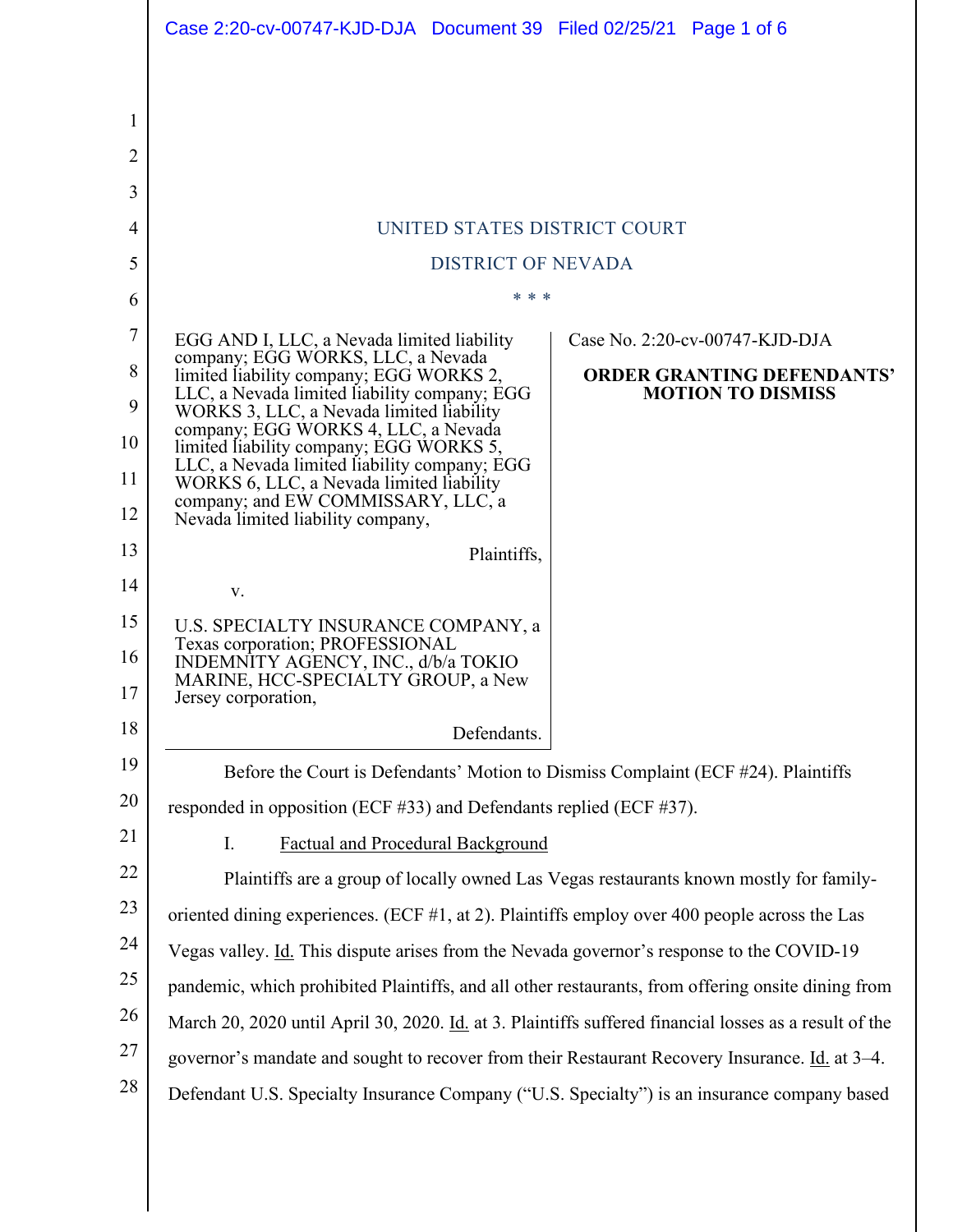## Case 2:20-cv-00747-KJD-DJA Document 39 Filed 02/25/21 Page 2 of 6

1 2 3 4 5 6 7 8 9 10 11 in Texas. Id. at 2. Plaintiffs purchased the Restaurant Recovery Insurance Policy from U.S. Specialty for a one-year policy term, beginning September 1, 2019 and ending September 1, 2020. Id. After onsite dining was closed, Plaintiffs provided U.S. Specialty with notice of their financial losses and requested payment consistent with the terms of their policy. Id. at 9. Two days later, Plaintiffs filed the instant action, alleging that "to date, Defendants refuse to or have failed to meaningfully respond to [Plaintiffs'] request and refuse to pay [Plaintiffs] consistent with Defendant's contractual obligations." Id. Plaintiffs argue that the government-mandated closure of their dining rooms falls under the coverage provided in the policy and that Defendants have breached their contractual duties owed to Plaintiffs. Id. Specifically, Plaintiffs brought claims for breach of contract, breach of the implied covenant of good faith and fair dealing, and declaratory relief. Id. at 12–19.

12 13 14 15 16 17 18 19 20 21 22 23 24 The insurance policy separates the covered items into four categories: "Accidental Contamination," "Malicious Tampering," "Product Extortion," and "Adverse Publicity." (ECF #1-3, at 3). The section describing the limits to liability is organized with a subsection for each of those covered items. Id. The table of contents defines the "Insured's Products" as "[a]ll retail restaurant offerings served during the Policy period at any time at any of the Insured's Locations in the manner prescribed in the Application form signed and dated August 29, 2019 and held on file with the Insurer." Id. at 4. A different definition is given in the body of the policy. Under the heading "Insured Events," the policy states that "The Insurer will reimburse the Insured for its Loss in excess of the Deductible . . . caused by or resulting from any of the following Insured Events first discovered during the Policy Period and reported to the Insurer." Id. at 6. It then lists the insured events as accidental contamination, malicious tampering, product extortion, and adverse publicity and provides each one a definition. Id. Defendants argue that this kind of loss is not covered in the policy and filed this motion to dismiss for failure to state a claim. (ECF #24).

25

II. Legal Standard

26 27 28 Under Rule 8, a pleading must contain "a short and plain statement of the claim showing that the pleader is entitled to relief." FED. R. CIV. P.  $8(a)(2)$ . A complaint does not require "detailed factual allegations," but "requires more than labels and conclusions, and a formulaic

- 2 -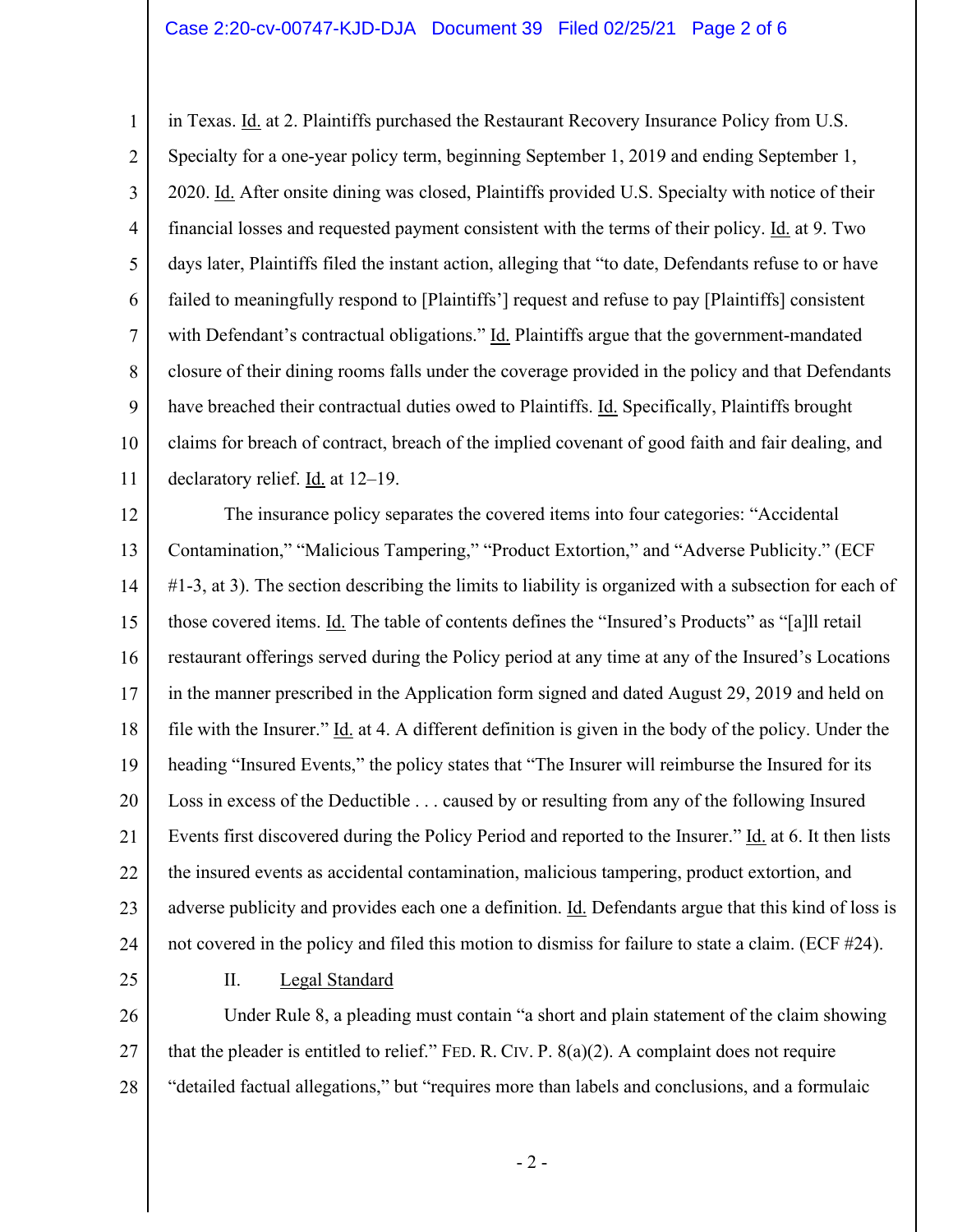## Case 2:20-cv-00747-KJD-DJA Document 39 Filed 02/25/21 Page 3 of 6

1 2 3 4 5 6 7 8 9 10 recitation of the elements of a cause of action will not do." Bell Atlantic Co. v. Twombly, 550 U.S. 544, 555 (2007). "To survive a motion to dismiss, a complaint must contain sufficient factual matter, accepted as true, to 'state a claim to relief that is plausible on its face.'" Ashcroft v. Iqbal, 556 U.S. 662, 678 (2009) (quoting Twombly, 550 U.S. at 557). All "[f]actual allegations must be enough to raise a right to relief above the speculative level." Twombly, 550 U.S. at 555. While the court "must take all of the factual allegations in the complaint as true, we 'are not bound to accept as true a legal conclusion couched as a factual allegation.'" Iqbal, 556 U.S. at 678 (quoting Twombly, 550 U.S. at 555). "When the claims in a complaint have not crossed the line from conceivable to plausible, the complaint must be dismissed." Hendon v. Geico Ins. Agency, 377 F.Supp.3d 1194, 1196 (D. Nev. 2019).

11 12 13 14 15 16 17 18 19 "Generally, a district court may not consider any material beyond the pleadings in ruling on a Rule  $12(b)(6)$  motion  $\dots$ . However, material which is properly submitted as part of the complaint may be considered on a motion to dismiss." Hal Roach Studios, Inc. v. Richard Feiner & Co., 896 F.2d 1542, 1555 n.19 (9th Cir. 1990). Documents "'whose contents are alleged in a complaint and whose authenticity no party questions, but which are not physically attached to the pleading, may be considered in ruling on a Rule 12(b)(6) motion to dismiss' without converting the motion to dismiss into a motion for summary judgment." Patel v. American Nat'l. Property and Cas. Co., 367 F.Supp.3d 1186, 1191 (D. Nev. 2019) (quoting Branch v. Tunnell, 14 F.3d 449, 454 (9th Cir. 1994) (overturned on other grounds)).

20

III. Analysis

21 22 23 24 25 26 27 28 Defendants argue that the insurance policy does not cover a loss of revenue due to government action during a pandemic, and because the injury was not caused by a covered event, Plaintiffs have failed to state a claim for which relief can be granted. Plaintiffs argue that the policy covers "all restaurant offerings," including food service to onsite customers, so the loss is covered, and Defendants failed to perform under the contract. Because none of the parties questions the authenticity of the contract cited in the briefs, the Court may consider the content of the insurance policy without converting the motion to dismiss into a motion for summary judgment. Patel, 367 F.Supp.3d at 1191. A review of the insurance policy shows that Plaintiffs'

- 3 -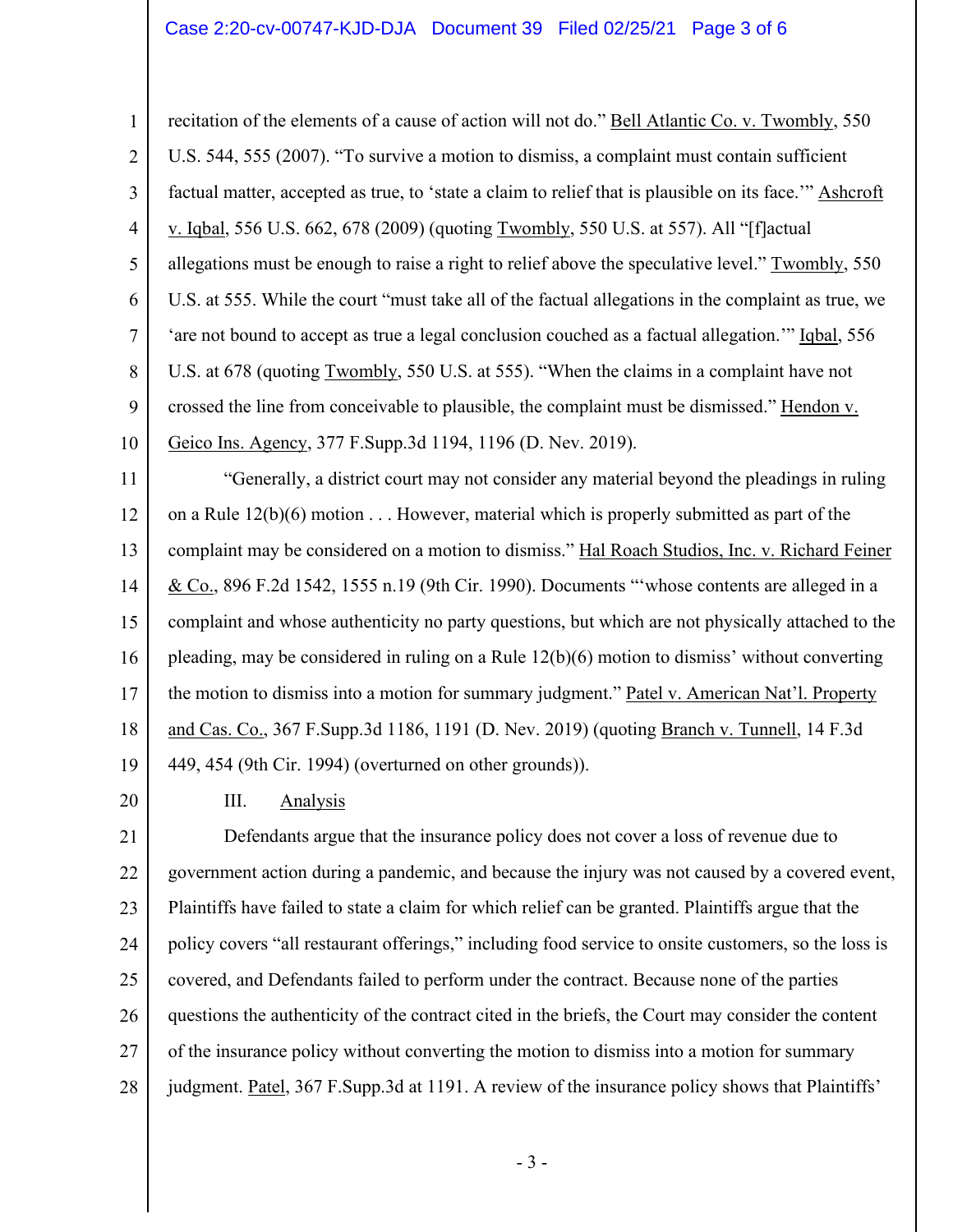1

2

alleged losses are not covered. Because they are not covered, Plaintiffs have failed to state a claim for which relief can be granted and their motion is dismissed.

3 4 5 6 7 8 9 10 11 12 13 14 15 16 17 18 19 20 21 22 23 24 25 26 Plaintiffs claim that the policy definition for "insured products" includes their familyoriented food service to onsite customers and that when the governor suspended in-person dining, Plaintiffs suffered a loss covered by the policy. If such a loss were covered by the policy, then Plaintiffs' complaint would state a claim for which relief could be granted. A review of the policy is necessary and the interpretation and meaning of a contract is a question of law. Yu v. Albany Ins. Co., 281 F.3d 803, 807 n.2 (9th Cir. 2002). "A written contract must be read as a whole and every part interpreted with reference to the whole, with preference given to reasonable interpretations." Wapato Heritage, LLC v. United States, 637 F.3d 1033, 1039 (9th Cir. 2011) (quoting Klamath Water Users Protective Ass'n v. Patterson, 204 F.3d 1206, 1210 (9th Cir. 1999)). The terms of a contract "are to be given their ordinary meaning, and when the terms of contract are clear, the intent of the parties must be ascertained from the contract itself." Id. When read as a whole, the policy does not cover this type of loss. Plaintiffs' argument that the table of contents definition of Insured Products as "all restaurant offerings" includes the physical action of serving food is unpersuasive. The definition continues, stating "all restaurant offerings *served* during the Policy period." (ECF #1-3, at 4) (emphasis added). Applying Plaintiffs' logic does not make sense because not serving food to customers is inconsistent with the terms "restaurant offerings served." That construction would be unreasonable. Section 3.11 of the policy contains a more specific definition of Insured Products than the definition in the table of contents that Plaintiffs rely on. It defines Insured Products as "all *ingestible* products for human consumption, or any of their ingredients or components . . . and that are all *ingestible* products for human consumption served at any restaurant location." Id. at 10–11 (emphasis added). Plaintiff's interpretation is unreasonable as applied to this more specific definition and as a whole, the contract intends the term "Insured Products" to apply to ingestible items. Those products, despite Plaintiffs' argument, do not include the actual service of food to onsite customers.

27 28 Additional evidence exists in the terms of the policy that makes it clear that the Insured Products are the food and ingredients. For example, the policy includes access to a 24-hour crisis

 $-4-$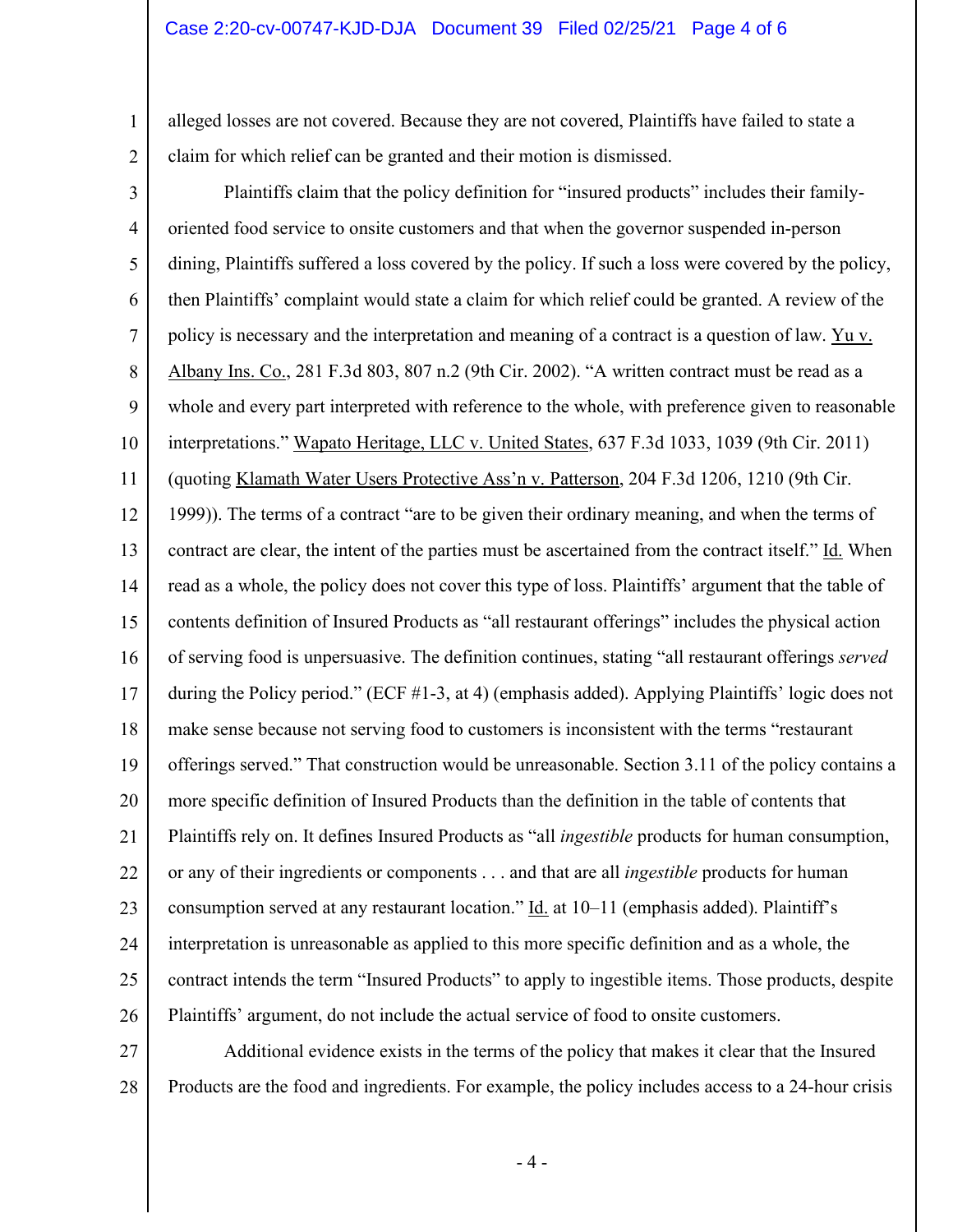## Case 2:20-cv-00747-KJD-DJA Document 39 Filed 02/25/21 Page 5 of 6

1 2 3 4 5 6 7 8 9 10 11 12 13 14 15 16 line in case of emergency. The number provided would connect Plaintiffs with The Acheson Group, "to respond on food borne illness and contamination issues." (ECF #1-3, at 5). Providing 24-hour emergency access to a group that assists in responding to a food borne illness or contamination is evidence that the contract was intended to provide coverage when the food and ingredients, not the act of serving the food, became dangerous. Section 3.14 describes the costs associated with any recall of the Insured Products and includes "potential effect of contamination," "redistributing any recalled or restored product(s)," and "restoring the Insured Product(s) to merchantable quality or replacing any recalled Insured Product(s) that have been destroyed." Id. at 11–12. These are but a few of the references to the Insured Products that indicate that Plaintiffs' service of food to onsite customers is not covered. Such service is not ingestible, susceptible to contamination or recall, or described as merchantable. The language of the policy shows that the parties agreed to coverage in limited circumstances arising from Insured Events and losses to Insured Products. Government closure during a pandemic was not one of those events and Plaintiffs' ability to serve onsite customers was not an Insured Product. Applying Plaintiff's interpretation would be unreasonable when applied to the contract as a whole and cannot be adopted.

17 18 19 20 21 22 23 24 25 26 27 28 Plaintiffs argue that the policy's express exclusion of Avian flu from coverage is evidence that the parties intended to cover more than just contaminated food. They argue that if Defendants specifically excluded the Avian flu, which Plaintiffs state cannot spread through food, then Defendants were aware that they were providing coverage for more than issues of food contamination and intended to cover onsite food service. Plaintiffs ask the Court to take judicial notice that the Avian flu does not spread through food. The Court "may take judicial notice of 'matters of public record' without converting a motion to dismiss into a motion for summary judgment." Lee v. City of Los Angeles, 250 F.3d 668, 689 (9th Cir. 2001). However, the Court may not take judicial notice of facts "subject to reasonable dispute." FED. R. EVID. 201(b). Defendants have provided evidence that Avian flu can spread through undercooked poultry products, including eggs with runny yolks, a common breakfast item. Because reasonable dispute exists, the Court may not take judicial notice as Plaintiffs request. Additionally, because

- 5 -